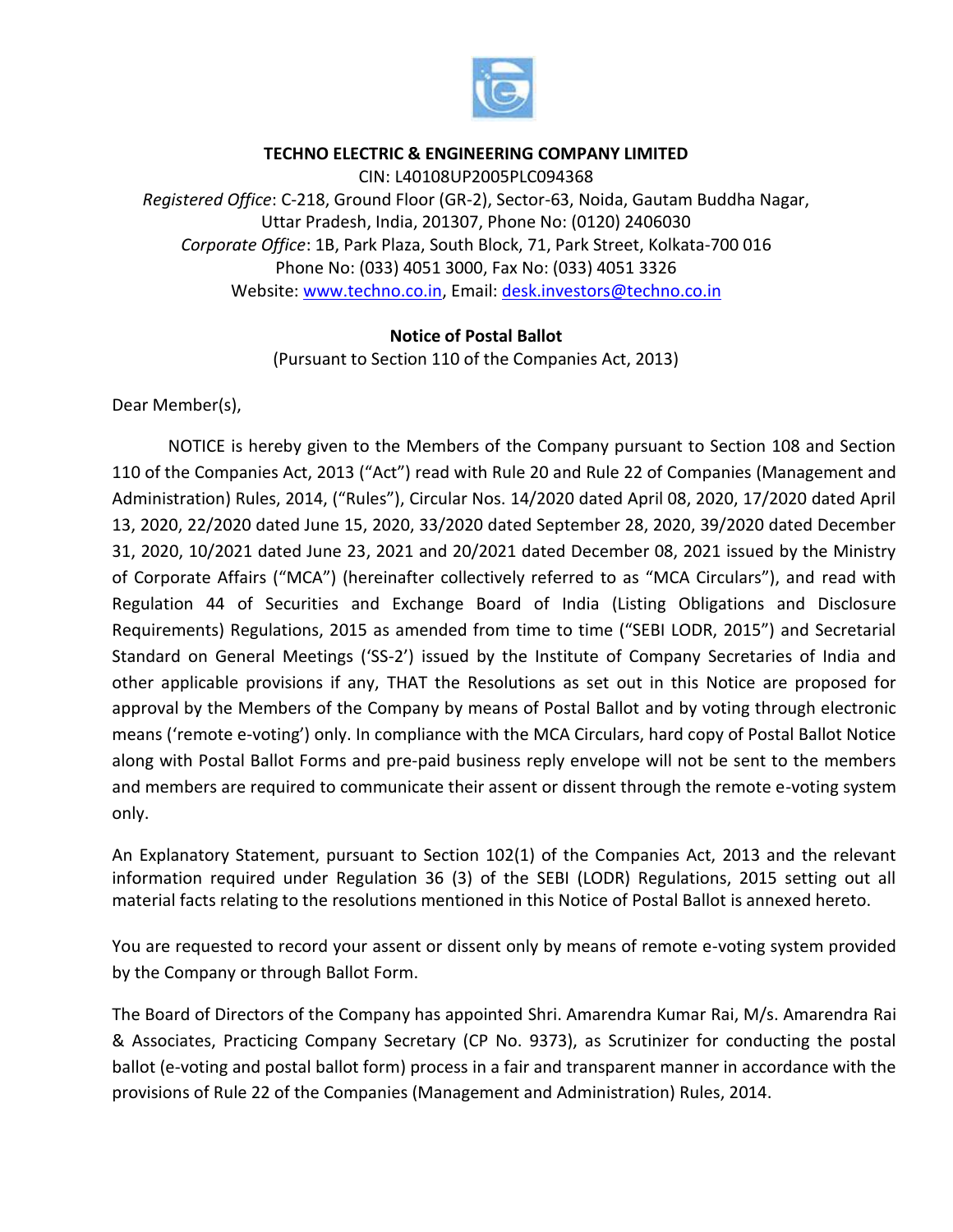**Item No. 1: Sale, Lease, Transfer or otherwise Disposal of Wind Power Assets:**

**To Sale, lease, Transfer or otherwise Disposal of Wind Power Assets and in this regard to consider, and if thought fit, to pass with or without modification(s), the following resolution as a Special Resolution:**

**RESOLVED THAT** pursuant to section 180(1)(a) read with section 110 of the Companies Act, 2013 and the Companies (Management and Administration) Rules, 2014 and other applicable provisions, if any, of the Companies Act, 2013 (including any statutory modification or re-enactment thereof), Memorandum and Articles of Association of the Company, Listing Agreement entered into with the Stock Exchange(s) and any other law for the time being in force and subject to such approvals, consents, permissions and sanctions as may be necessary of the appropriate authorities, departments, offices, institutions, bodies and agencies and subject to such terms, conditions, alterations, corrections, changes, variations and / or modifications, if any, as may be stipulated by any authority be deemed to include a duly constituted committee thereof and any person authorized by the Board in this behalf) and subject to fulfillment of the terms and conditions contained in Memorandum of Understanding entered into / to be entered into and such other terms and conditions as may deem fit and appropriate, consent, authority and approval of the members of the Company be and is hereby accorded to the Board to sell, transfer, assign, dispose off or cause to be sold, assigned, transferred and disposed off the Wind Power Assets either in whole or in part (hereinafter referred to as the "Wind Assets") together with the land and other structures attached thereto and including current contracts, engagements etc. with customers, rights, liabilities / obligations of whatsoever nature and kind and wheresoever situated, by way of slump sale basis or otherwise, to the prospective buyers on the basis of offers for sale, for a suitable consideration subject to such adjustment and on such terms and conditions (including without limitation, mode of receipt of the sale consideration) as may be required in this regard and from such date as the Board may deem fit.

**RESOLVED FURTHER THAT** the Board be and is hereby authorised to do and perform all such acts, deeds, matters and things, as may be necessary, including finalizing and varying the terms and conditions to sell, transfer, assign, convey and deliver or cause to be sold, assigned, transferred and delivered the Wind Power Assets, and take all necessary steps in the matter as it may in its absolute discretion deem necessary, desirable or expedient to give effect to the above resolution, and to settle any question and difficulty that may arise in this regard and/or incidental thereto, without being required to seek any further consent or approval of the members or otherwise to the end and intent that the members shall be deemed to have given their consent, authority and approval thereto expressly by the authority of this resolution.

**RESOLVED FURTHER THAT** the Board be and is hereby authorised to delegate all or any of the powers herein conferred by this resolution, to any Director(s) or to any Committee of Directors or any other Officer(s) / Authorised Representative(s) of the Company to give effect to this resolution.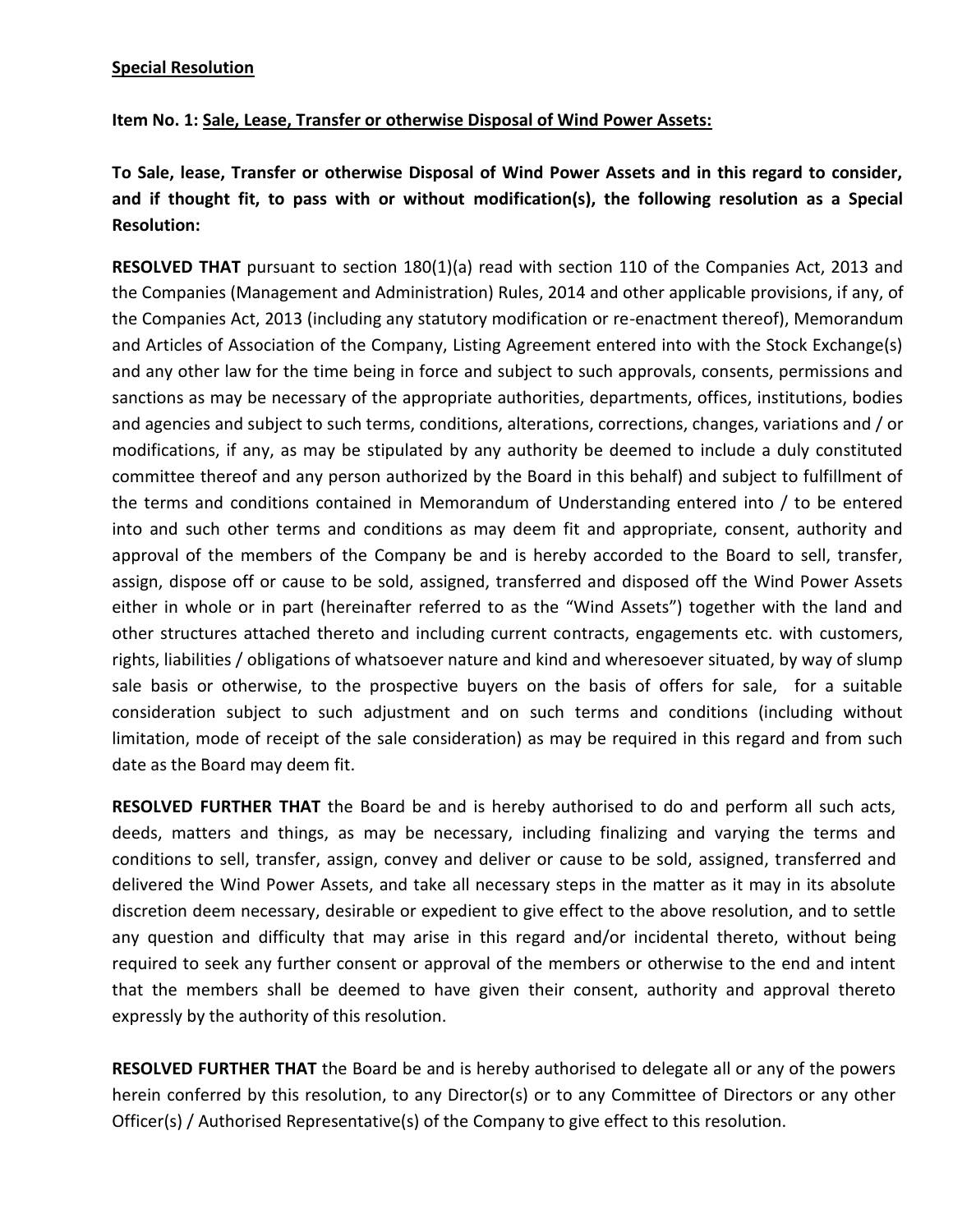# **Item No.2: Re-appointment of Mr. Ankit Saraiya (DIN : 02771647) as Whole-tme Director:**

**To Re-appointment Mr. Ankit Saraiya (DIN: 02771647) as a Whole Time Director and in this regard to consider, and if thought fit, to pass with or without modification(s), the following resolution as a Special Resolution:**

"**RESOLVED THAT** in accordance with the provisions of Section 196, 197, 198 and 203, read with Schedule V and other applicable provisions, if any, of the Companies Act, 2013 (including any statutory modifications or re-enactment(s) thereof, for the time being in force), Memorandum and Articles of Association of the Company, consent of the Members of the Company be and is hereby accorded to the re-appointment of and the remuneration payable to Mr. Ankit Saraiya as Whole-Time Director of the Company for a period of five years w.e.f. 02<sup>nd</sup> day of April, 2022 on the terms and conditions contained in the agreement to be entered into between the Company on the one part and Mr. Ankit Saraiya on the other part, be and is hereby approved with liberty to the Board of Directors to alter and vary the terms and conditions of the said agreement in compliance with Schedule V of the Companies Act, 2013 (including any modifications or re-enactments thereof for the time being in force or any amendments or modifications that may hereafter be made thereto by the Central Government) and as may be agreed to between the Board of Directors and Mr. Saraiya.

"**RESOLVED FURTHER THAT** the Board be and is hereby authorized to take such steps as may be necessary to execute and sign the agreement and other documents and desirable to implement and give effect to the foregoing Resolution.

**"RESOLVED FURTHER THAT** in the event of loss or inadequacy of profits in any financial year during his tenure, the remuneration and perquisites set out as aforesaid be paid to him as minimum remuneration and perquisites provided that the total remuneration by way of salary, perquisites and other allowances shall not exceed the applicable ceiling limit as stipulated under Schedule V of the Companies Act 2013 for the time being in force and any amendment thereof."

Registered Office: C-218, Ground Floor (GR-2) Sector-63, Noida, Gautam Buddha Nagar, Uttar Pradesh, India, 201307

By Order of the Board For Techno Electric & Engineering Company Limited

> **N. Brahma** Company Secretary Membership No. A-11652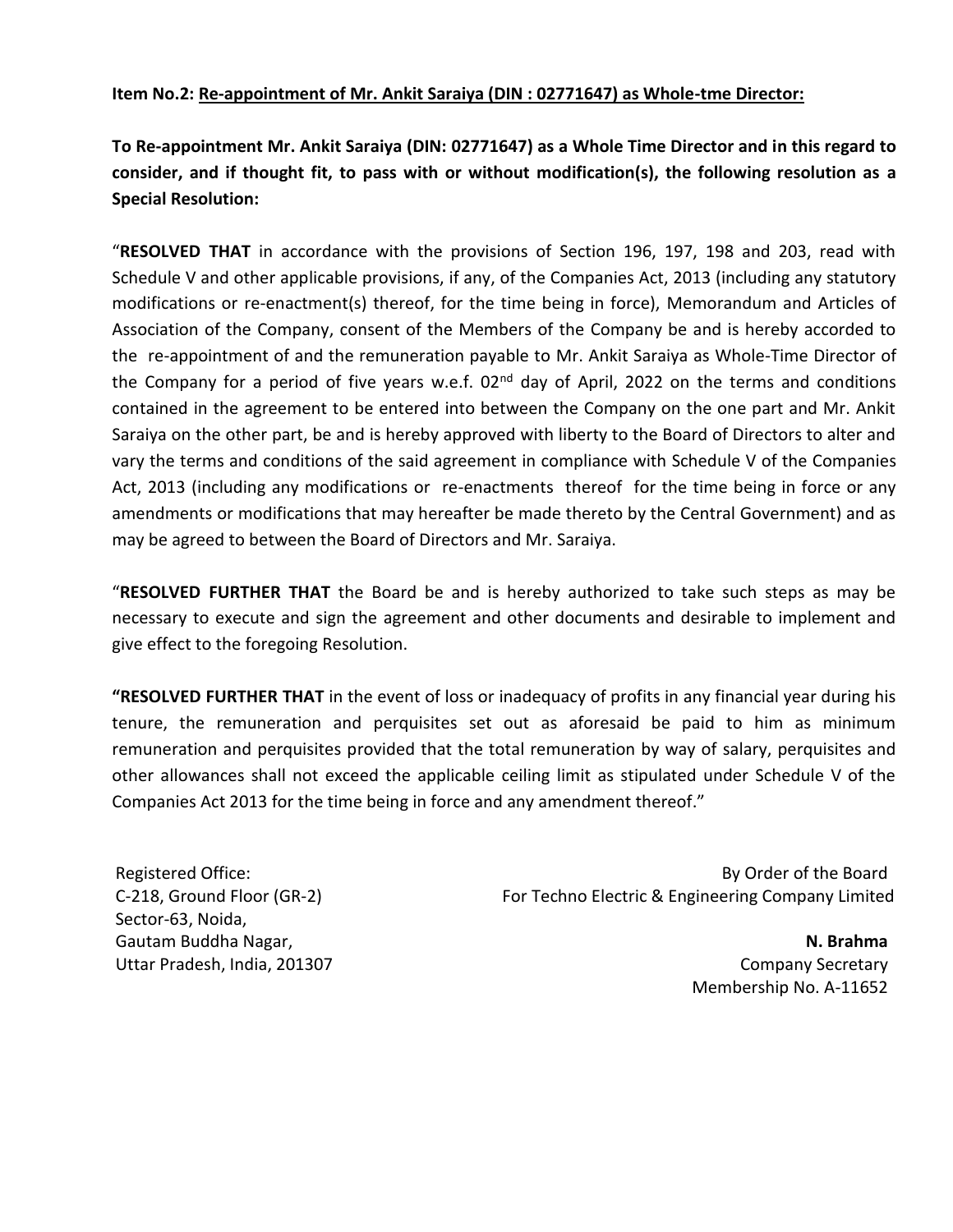# **NOTES:**

1. Ministry of Corporate Affairs (MCA) has vide its General Circular No.02/2021 dated 13th January, 2021 read with Circular No.20/2020 dated 5th May 2020, 14/2020 dated 8th April 2020, 17/2020 dated 13th April 2020, 22/2020 dated 15th June, 2020, 33/2020 dated 28th September, 2020, 39/2020 dated 31st December, 2020, 10/2021 dated 23rd June, 2021 and 20/2021 dated 8th December, 2021, allowed the companies to hold general meetings/conduct the Postal Ballot process, (collectively referred to as ("Applicable Circulars"). Accordingly, in compliance with the provisions of the Companies Act, 2013, SEBI (Listing Obligations and Disclosure Requirements) Regulations, 2015 and Applicable Circulars, the Postal Ballot is being conducted through E-Voting.

2. The CUT-OFF date for recognising the eligibility of members to attend and vote on Postal Ballot shall be 10<sup>th</sup> June, 2022. A person whose name appears in the Register of Members or in the Register of Beneficial Owners maintained by the depositories as on the Cut-Off date i.e.  $10^{th}$  June, 2022, "End of Business Hours" only shall be entitled to avail the facility of e-voting. A person who is not a Member on the Cut-Off date should treat this Notice for information purposes only.

3. The relevant Explanatory Statement, pursuant to Section 102(1) of the Companies Act, 2013, is annexed hereto.

4. The vote in this Postal Ballot cannot be exercised through proxy.

5. Members seeking further information on any matter contained in the Notice, are requested to write to the Company from their registered e-mail addresses mentioning their names, folio numbers/DP ID and Client ID, between the period Monday, June 20, 2022 to Tuesday, July 19, 2022 through email at [desk.investors@techno.co.in.](mailto:desk.investors@techno.co.in)

6. In compliance with the Applicable Circulars, Notice of the Postal Ballot is being sent only through electronic mode to those Members whose email addresses are registered with the Company/RTA/ Depositories/Depositories Participants. Members may note that the Notice of the Postal Ballot will also be available on the Company's website [www.techno.co.in,](http://www.techno.co.in/) websites of the Stock Exchanges i.e. BSE Limited (BSE) and National Stock Exchange of India Limited (NSE) at [www.bseindia.com](http://www.bseindia.com/) and [www.nseindia.com](http://www.nseindia.com/) respectively, and on the website of National Securities Depository Limited (NSDL) at [https://www.evoting.nsdl.com.](https://www.evoting.nsdl.com/)

7. The Board of Directors of the Company has appointed Shri Amarendra Kumar Rai, Company Secretary in Practice of M/s. Amarendra Rai & Associates, as Scrutiniser to conduct the postal ballot and e-voting process in a fair and transparent manner.

8. Institutional/Corporate shareholders (i.e. other than individuals, HUF, NRI, etc.) are required to send scanned copy (PDF/JPG Format) of the relevant Board Resolution/ Authority letter/Authorisation, etc. by its Board with attested specimen signature of the duly authorized signatory(ies) who are authorized to vote, to the Scrutinizer by e-mail to [akrai-cs@hotmail.com.](mailto:akrai-cs@hotmail.com) with a copy marked to [evoting@nsdl.co.in.](mailto:evoting@nsdl.co.in)

9. All the documents referred to in this Postal Ballot Notice will be available for inspection electronically until the last date of e-voting. Members seeking to inspect such documents can send an e-mail to [desk.investors@techno.co.in](mailto:desk.investors@techno.co.in)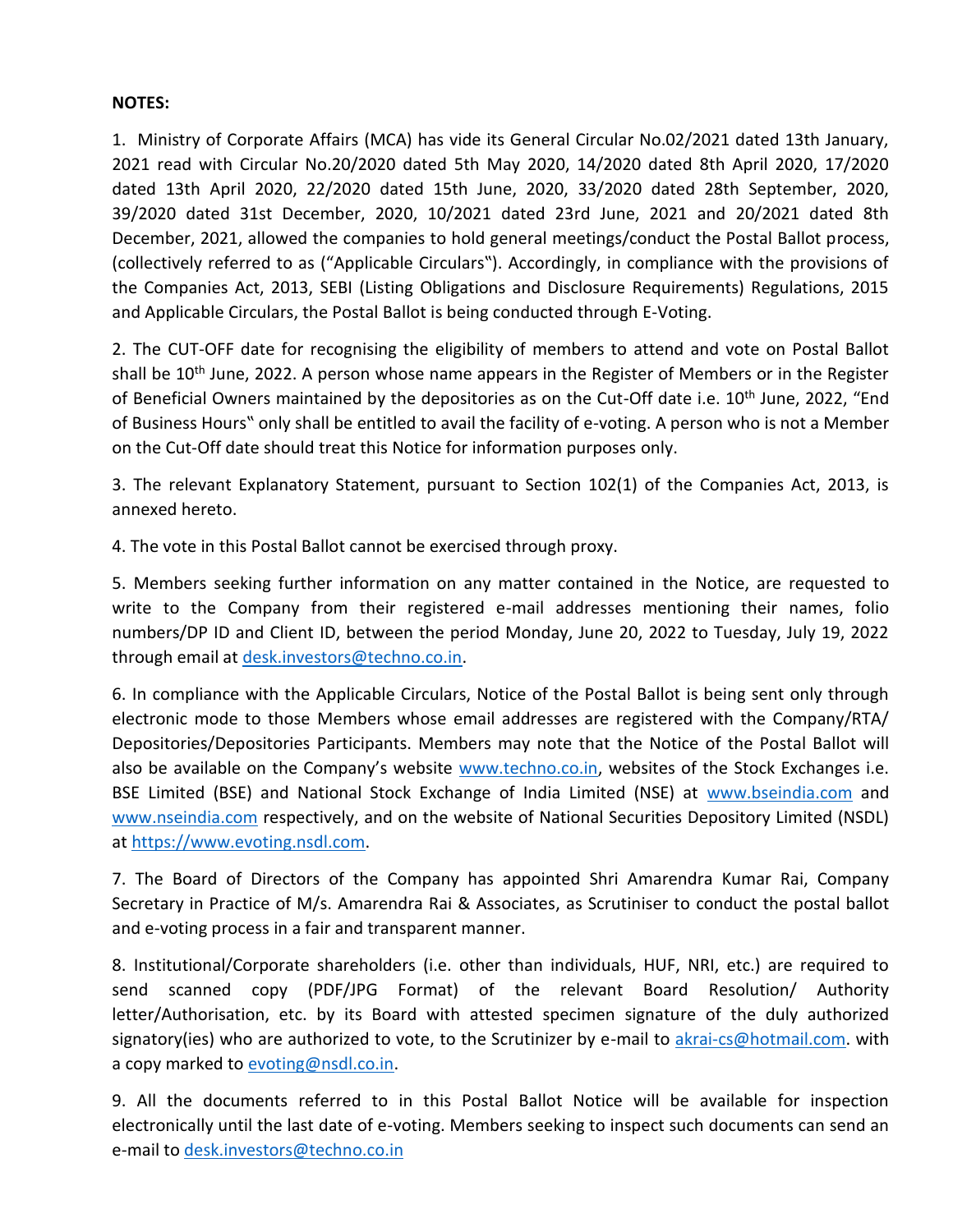10. The e-voting period commences on **Monday, June 20, 2022 (9:00 am)** and ends on **Tuesday, July 19, 2022 (5:00 pm)**. During this period Members of the Company, holding shares either in physical form or in dematerialized form, as on the Cut-Off date of 10<sup>th</sup> June, 2022 (end of business hours), may cast their vote by e-voting. The e-voting module will be disabled by NSDL for voting upon the expiry of the above period. Once the vote on a resolution is cast by a Member, the Member shall not be allowed to change it subsequently or cast the vote again.

11. The voting rights of the members shall be in proportion to their shares held in the paid-up equity share capital of the Company as on the Cut-Off Date i.e. 10<sup>th</sup> June, 2022.

12. The Scrutinizer, after scrutinizing the votes cast through the postal ballot voting process and through e-voting, will make a consolidated scrutinizer's report and submit the same to the Chairman or a person authorized by him in writing not later than two working days from the conclusion of the evoting process. The results declared along with the consolidated scrutinizer's report shall be placed on the website of the Company at [www.techno.co.in](http://www.techno.co.in/) and on the website of NSDL at [https://www.evoting.nsdl.com.](https://www.evoting.nsdl.com/) The results shall be simultaneously communicated to the Stock Exchanges.

13. Subject to receipt of requisite number of votes, the Resolutions shall be deemed to be considered as passed on the last date specified for E-Voting for the postal ballot voting process i.e. Tuesday, 19<sup>th</sup> July, 2022.

14. The Company has engaged the services of M/s. National Securities Depository Limited (NSDL) as the Agency to provide e-voting facility.

# **Instructions:**

# **How do I vote electronically using NSDL e-Voting system?**

**Type of shareholders Login Method**

*The way to vote electronically on NSDL e-Voting system consists of "Two Steps" which are mentioned below:*

# **Step 1: Access to NSDL e-Voting system**

# **A) Login method for e-Voting for Individual shareholders holding securities in demat mode**

In terms of SEBI circular dated December 9, 2020 on e-Voting facility provided by Listed Companies, Individual shareholders holding securities in demat mode are allowed to vote through their demat account maintained with Depositories and Depository Participants. Shareholders are advised to update their mobile number and email Id in their demat accounts in order to access e-Voting facility.

# **Login method for Individual shareholders holding securities in demat mode is given below**:

| <b>Individual Shareholders</b> | Existing <b>IDeAS</b> user can visit the e-Services website of |
|--------------------------------|----------------------------------------------------------------|
| holding securities in demat    | NSDL Viz. https://eservices.nsdl.com either on a Personal      |
| mode with NSDL.                | Computer or on a mobile. On the e-Services home page           |
|                                | click on the "Beneficial Owner" icon under "Login" which       |
|                                | is available under 'IDeAS' section, this will prompt you to    |
|                                | enter your existing User ID and Password. After successful     |
|                                | authentication, you will be able to see e-Voting services      |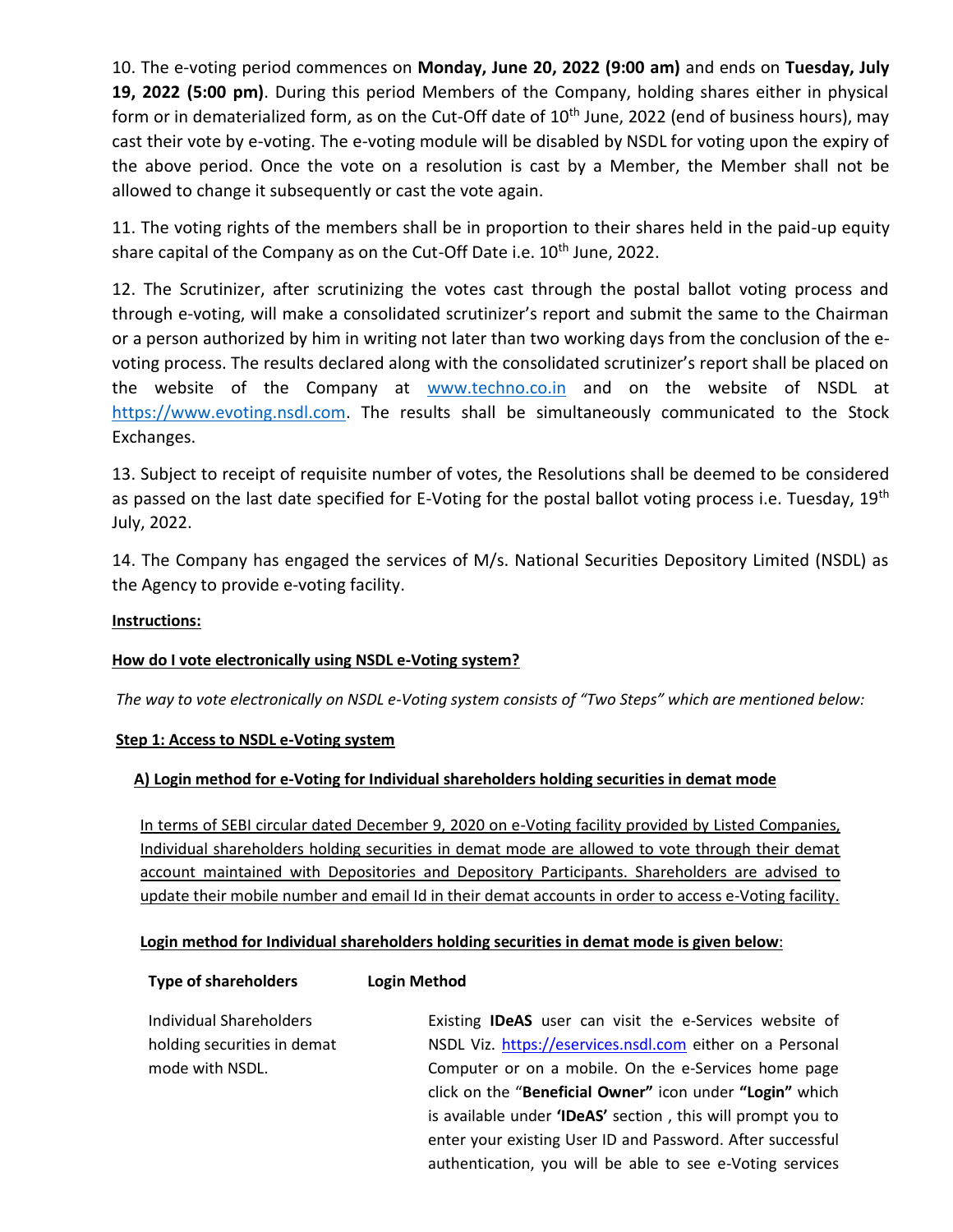under Value added services. Click on **"Access to e-Voting"** under e-Voting services and you will be able to see e-Voting page. Click on company name or **e-Voting service provider i.e. NSDL** and you will be re-directed to e-Voting website of NSDL for casting your vote during the remote e-Voting period.

If you are not registered for IDeAS e-Services, option to register is available at [https://eservices.nsdl.com.](https://eservices.nsdl.com/) Select **"Register Online for IDeAS Portal"** or click at <https://eservices.nsdl.com/SecureWeb/IdeasDirectReg.jsp> Visit the e-Voting website of NSDL. Open web browser by typing the following URL:<https://www.evoting.nsdl.com/> either on a Personal Computer or on a mobile. Once the home page of e-Voting system is launched, click on the icon "Login" which is available under 'Shareholder/Member' section. A new screen will open. You will have to enter your User ID (i.e. your sixteen digit demat account number hold with NSDL), Password/OTP and a Verification Code as shown on the screen. After successful authentication, you will be redirected to NSDL Depository site wherein you can see e-Voting page. Click on company name or **e-Voting service provider i.e. NSDL** and you will be redirected to e-Voting website of NSDL for casting your vote during the remote e-Voting period. Shareholders/Members can also download NSDL Mobile App "**NSDL Speede**" facility by scanning the QR code mentioned below for seamless voting experience.

# **NSDL Mobile App is available on**



Individual Shareholders holding securities in demat mode with CDSL

Existing users who have opted for Easi / Easiest, they can login through their user id and password. Option will be made available to reach e-Voting page without any further authentication. The URL for users to login to Easi / Easiest are <https://web.cdslindia.com/myeasi/home/login> or [www.cdslindia.com](http://www.cdslindia.com/) and click on New System Myeasi.

After successful login of Easi/Easiest the user will be also able to see the E Voting Menu. The Menu will have links of **e-Voting service provider i.e. NSDL.** Click on **NSDL** to cast your vote.

If the user is not registered for Easi/Easiest, option to register is available at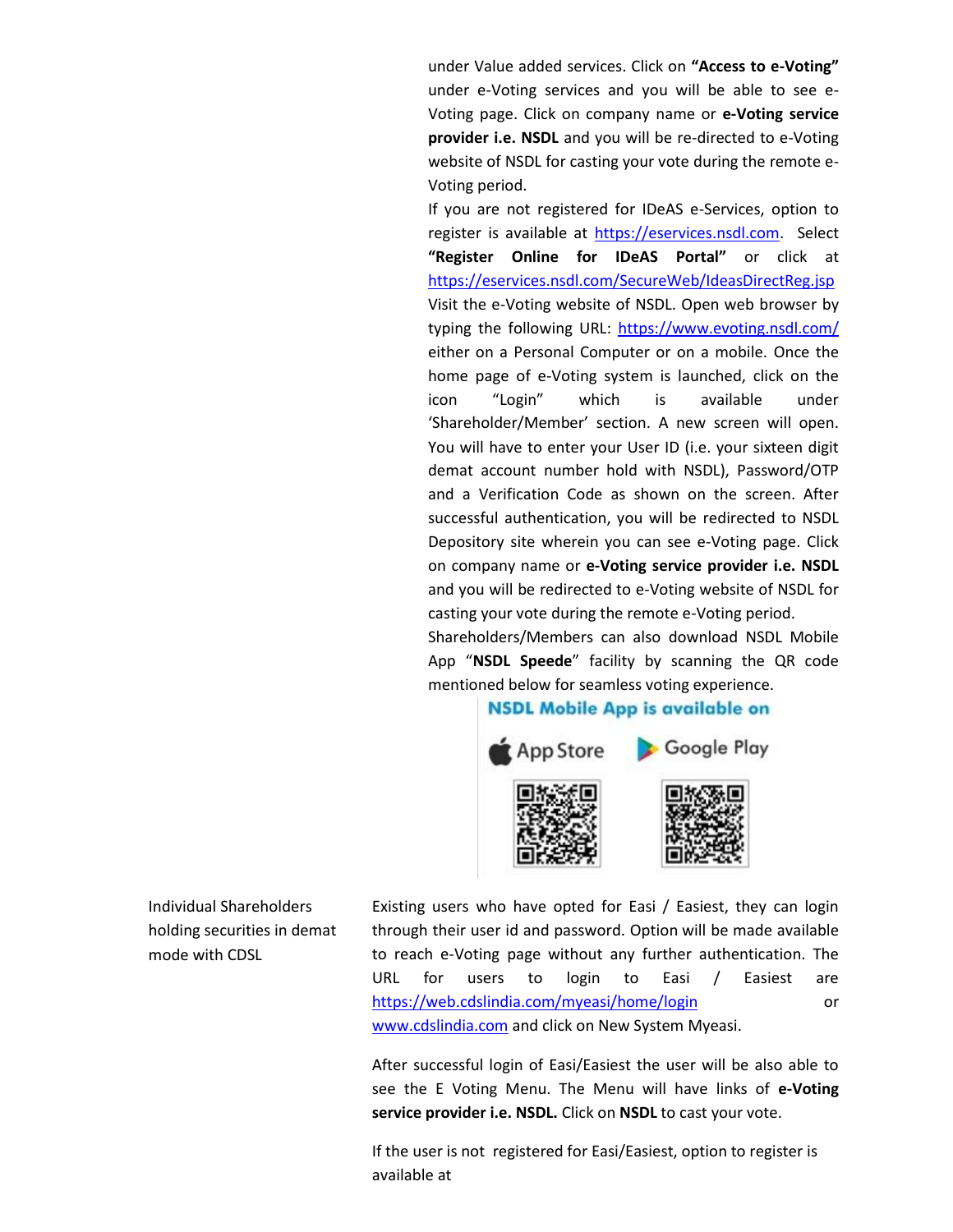# <https://web.cdslindia.com/myeasi/Registration/EasiRegistration>

Alternatively, the user can directly access e-Voting page by providing demat Account Number and PAN No. from a link in [www.cdslindia.com](http://www.cdslindia.com/) home page. The system will authenticate the user by sending OTP on registered Mobile & Email as recorded in the demat Account. After successful authentication, user will be provided links for the respective ESP i.e. **NSDL** where the e-Voting is in progress.

Individual Shareholders (holding securities in demat mode) login through their depository participants

You can also login using the login credentials of your demat account through your Depository Participant registered with NSDL/CDSL for e-Voting facility. upon logging in, you will be able to see e-Voting option. Click on e-Voting option, you will be redirected to NSDL/CDSL Depository site after successful authentication, wherein you can see e-Voting feature. Click on company name or e-Voting service provider i.e. NSDL and you will be redirected to e-Voting website of NSDL for casting your vote during the remote e-Voting period or joining virtual meeting & voting during the meeting.

**Important note:** Members who are unable to retrieve User ID/ Password are advised to use Forget User ID and Forget Password option available at abovementioned website.

**Helpdesk for Individual Shareholders holding securities in demat mode for any technical issues related to login through Depository i.e. NSDL and CDSL.**

| Login type                                                                  | <b>Helpdesk details</b>                                                                                                                                                          |  |  |  |
|-----------------------------------------------------------------------------|----------------------------------------------------------------------------------------------------------------------------------------------------------------------------------|--|--|--|
| Shareholders<br>Individual<br>holding<br>securities in demat mode with NSDL | Members facing any technical issue in login can contact<br>NSDL helpdesk by sending a request at evoting@nsdl.co.in<br>or call at toll free no.: 1800 1020 990 and 1800 22 44 30 |  |  |  |
| Individual Shareholders holding                                             | Members facing any technical issue in login can contact                                                                                                                          |  |  |  |
| securities in demat mode with CDSL                                          | helpdesk<br>sending<br><b>CDSL</b><br>bv<br>at<br>reguest<br>a                                                                                                                   |  |  |  |
|                                                                             | helpdesk.evoting@cdslindia.com or<br>$022 -$<br>contact<br>at                                                                                                                    |  |  |  |
|                                                                             | 23058738 or 022-23058542-43                                                                                                                                                      |  |  |  |

B) Login Method for shareholders other than Individual shareholders holding securities in demat mode and shareholders holding securities in physical mode.

# **How to Log-in to NSDL e-Voting website?**

- 1. Visit the e-Voting website of NSDL. Open web browser by typing the following URL: <https://www.evoting.nsdl.com/> either on a Personal Computer or on a mobile.
- 2. Once the home page of e-Voting system is launched, click on the icon "Login" which is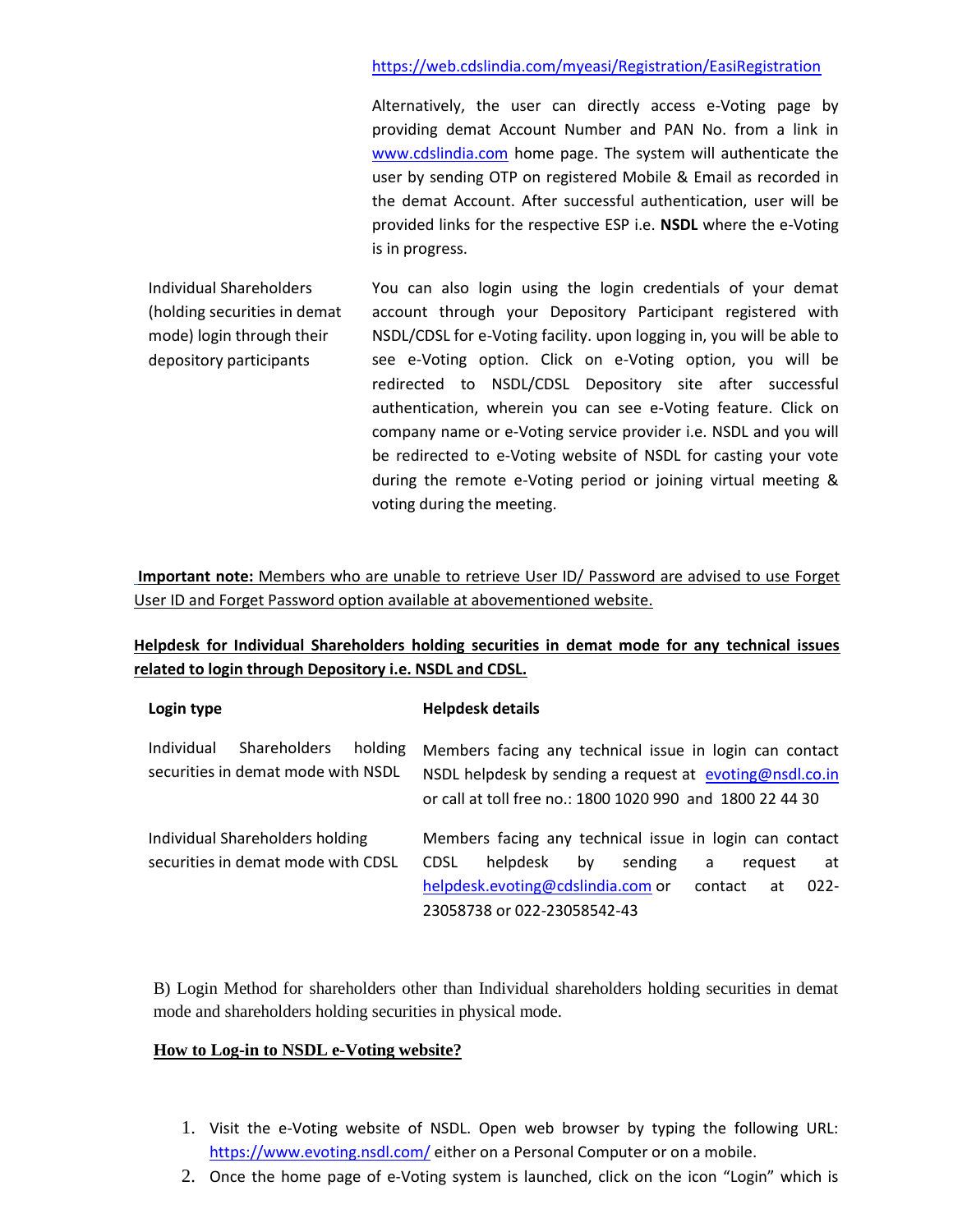available under 'Shareholder/Member' section.

3. A new screen will open. You will have to enter your User ID, your Password/OTP and a Verification Code as shown on the screen.

*Alternatively, if you are registered for NSDL eservices i.e. IDEAS, you can log-in at*  <https://eservices.nsdl.com/> *with your existing IDEAS login. Once you log-in to NSDL eservices after using your log-in credentials, click on e-Voting and you can proceed to Step 2 i.e. Cast your vote electronically.*

- 4. Your User ID details are given below : Manner of holding shares i.e. Demat Your User ID is: (NSDL or CDSL) or Physical a) For Members who hold shares in demat account with NSDL. 8 Character DP ID followed by 8 Digit Client ID For example if your DP ID is IN300\*\*\* and Client ID is 12\*\*\*\*\*\* then your user ID is IN300\*\*\*12\*\*\*\*\*\*. b) For Members who hold shares in demat account with CDSL. 16 Digit Beneficiary ID For example if your Beneficiary ID is 12\*\*\*\*\*\*\*\*\*\*\*\*\*\* then your user ID is 12\*\*\*\*\*\*\*\*\*\*\*\*\*\* c) For Members holding shares in EVEN Number followed by Folio Number Physical Form. registered with the company For example if folio number is 001\*\*\* and EVEN is 101456 then user ID is 101456001\*\*\*
- 5. Password details for shareholders other than Individual shareholders are given below:

If you are already registered for e-Voting, then you can user your existing password to login and cast your vote.

If you are using NSDL e-Voting system for the first time, you will need to retrieve the 'initial password' which was communicated to you. Once you retrieve your 'initial password', you need to enter the 'initial password' and the system will force you to change your password.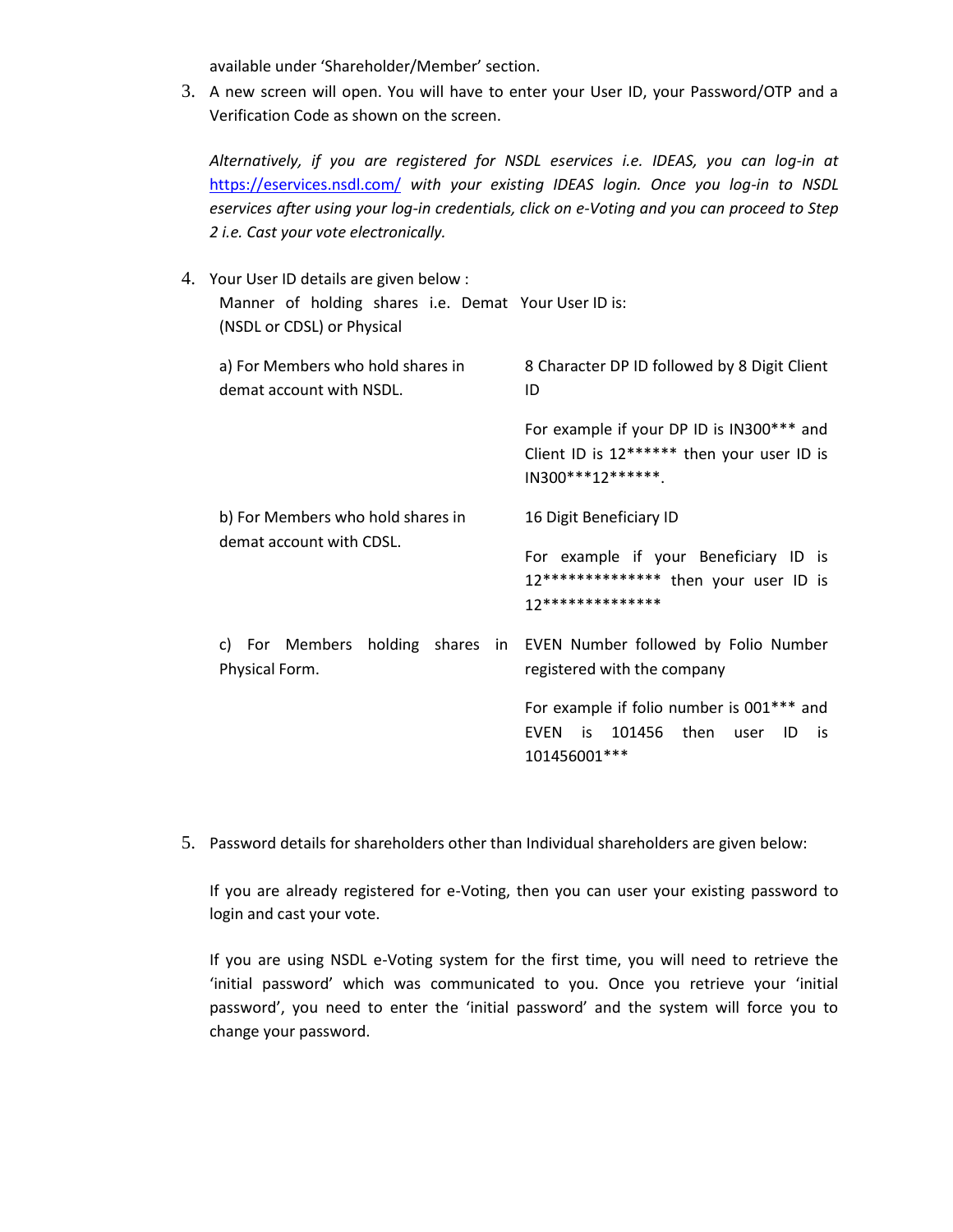How to retrieve your 'initial password'?

- (i) If your email ID is registered in your demat account or with the company, your 'initial password' is communicated to you on your email ID. Trace the email sent to you from NSDL from your mailbox. Open the email and open the attachment i.e. a .pdf file. Open the .pdf file. The password to open the .pdf file is your 8 digit client ID for NSDL account, last 8 digits of client ID for CDSL account or folio number for shares held in physical form. The .pdf file contains your 'User ID' and your 'initial password'.
- (ii) If your email ID is not registered, please follow steps mentioned below in process for those shareholders whose email ids are not registered
- 6. If you are unable to retrieve or have not received the " Initial password" or have forgotten your password:
	- a) Click on "[Forgot User Details/Password?](https://www.evoting.nsdl.com/eVotingWeb/commonhtmls/NewUser.jsp)"(If you are holding shares in your demat account with NSDL or CDSL) option available on www.evoting.nsdl.com.
	- b) [Physical User Reset Password?](https://www.evoting.nsdl.com/eVotingWeb/commonhtmls/PhysicalUser.jsp)" (If you are holding shares in physical mode) option available on [www.evoting.nsdl.com.](http://www.evoting.nsdl.com/)
	- c) If you are still unable to get the password by aforesaid two options, you can send a request at [evoting@nsdl.co.in](mailto:evoting@nsdl.co.in) mentioning your demat account number/folio number, your PAN, your name and your registered address etc.
	- d) Members can also use the OTP (One Time Password) based login for casting the votes on the e-Voting system of NSDL.
- 7. After entering your password, tick on Agree to "Terms and Conditions" by selecting on the check box.
- 8. Now, you will have to click on "Login" button.
- 9. After you click on the "Login" button, Home page of e-Voting will open.

# **Step 2: Cast your vote electronically on NSDL e-Voting system.**

# **How to cast your vote electronically on NSDL e-Voting system?**

- 1. After successful login at Step 1, you will be able to see all the companies "EVEN" in which you are holding shares and whose voting cycle.
- 2. Select "EVEN" of company for which you wish to cast your vote during the remote e-Voting period.
- 3. Now you are ready for e-Voting as the Voting page opens.
- 4. Cast your vote by selecting appropriate options i.e. assent or dissent, verify/modify the number of shares for which you wish to cast your vote and click on "Submit" and also "Confirm" when prompted.
- 5. Upon confirmation, the message "Vote cast successfully" will be displayed.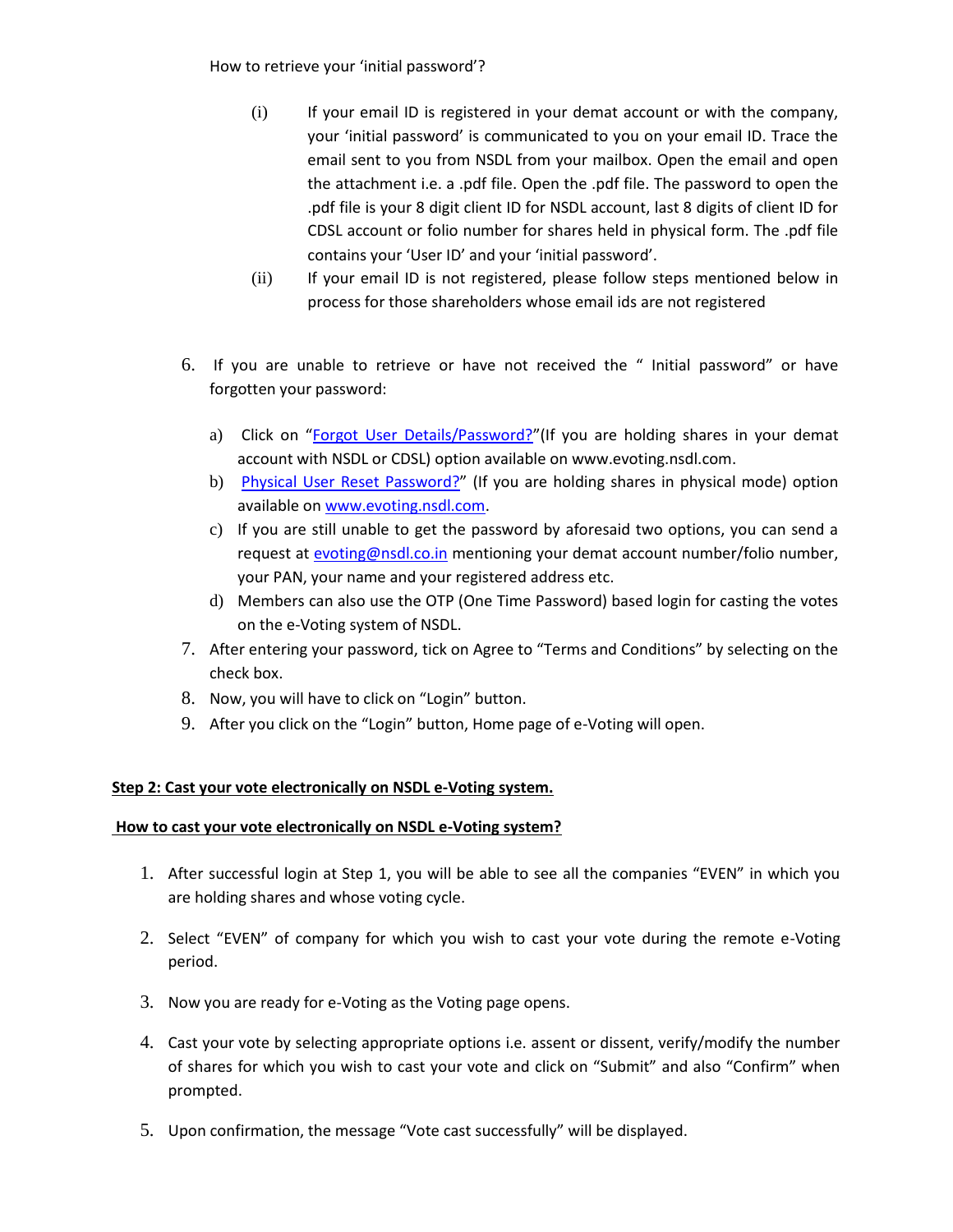- 6. You can also take the printout of the votes cast by you by clicking on the print option on the confirmation page.
- 7. Once you confirm your vote on the resolution, you will not be allowed to modify your vote.

# **General Guidelines for shareholders**

- 1. Institutional shareholders (i.e. other than individuals, HUF, NRI etc.) are required to send scanned copy (PDF/JPG Format) of the relevant Board Resolution/ Authority letter etc. with attested specimen signature of the duly authorized signatory(ies) who are authorized to vote, to the Scrutinizer by e-mail to [akrai-cs@hotmail.com](mailto:akrai-cs@hotmail.com) with a copy marked to [evoting@nsdl.co.in.](mailto:evoting@nsdl.co.in) Institutional shareholders (i.e. other than individuals, HUF, NRI etc.) can also upload their Board Resolution / Power of Attorney / Authority Letter etc. by clicking on **"Upload Board Resolution / Authority Letter"** displayed under **"e-Voting"** tab in their login.
- 2. It is strongly recommended not to share your password with any other person and take utmost care to keep your password confidential. Login to the e-voting website will be disabled upon five unsuccessful attempts to key in the correct password. In such an event, you will need to go through the "Forgot User [Details/Password?](https://www.evoting.nsdl.com/eVotingWeb/commonhtmls/NewUser.jsp)" or "[Physical User Reset Password?](https://www.evoting.nsdl.com/eVotingWeb/commonhtmls/PhysicalUser.jsp)" option available on www.evoting.nsdl.com to reset the password.
- 3. In case of any queries, you may refer the Frequently Asked Questions (FAQs) for Shareholders and e-voting user manual for Shareholders available at the download section of [www.evoting.nsdl.com](http://www.evoting.nsdl.com/) or call on toll free no.: 1800 1020 990 and 1800 22 44 30 or send a request to Ms. Pallavi Mhatre, Senior Manager, NSDL a[t evoting@nsdl.co.in](mailto:evoting@nsdl.co.in)

# **Process for those shareholders whose email ids are not registered with the depositories for procuring user id and password and registration of e mail ids for e-voting for the resolutions set out in this notice**:

In case shares are held in physical mode please provide Folio No., Name of shareholder, scanned copy of the share certificate (front and back), PAN (self attested scanned copy of PAN card), AADHAR (self attested scanned copy of Aadhar Card) by email to desk.investors@techno.co.in.

- 1. In case shares are held in demat mode, please provide DPID-CLID (16 digit DPID + CLID or 16 digit beneficiary ID), Name, client master or copy of Consolidated Account statement, PAN (self attested scanned copy of PAN card), AADHAR (self attested scanned copy of Aadhar Card) to [www.techno.co.in.](http://www.techno.co.in/) If you are an Individual shareholders holding securities in demat mode, you are requested to refer to the login method explained at **step 1 (A**) i.e. **Login method for e-Voting for Individual shareholders holding securities in demat mode**.
- 2. Alternatively shareholder/members may send a request to [evoting@nsdl.co.in](mailto:evoting@nsdl.co.in) for procuring user id and password for e-voting by providing above mentioned documents.
- 3. In terms of SEBI circular dated December 9, 2020 on e-Voting facility provided by Listed Companies, Individual shareholders holding securities in demat mode are allowed to vote through their demat account maintained with Depositories and Depository Participants. Shareholders are required to update their mobile number and email ID correctly in their demat account in order to access e-Voting facility.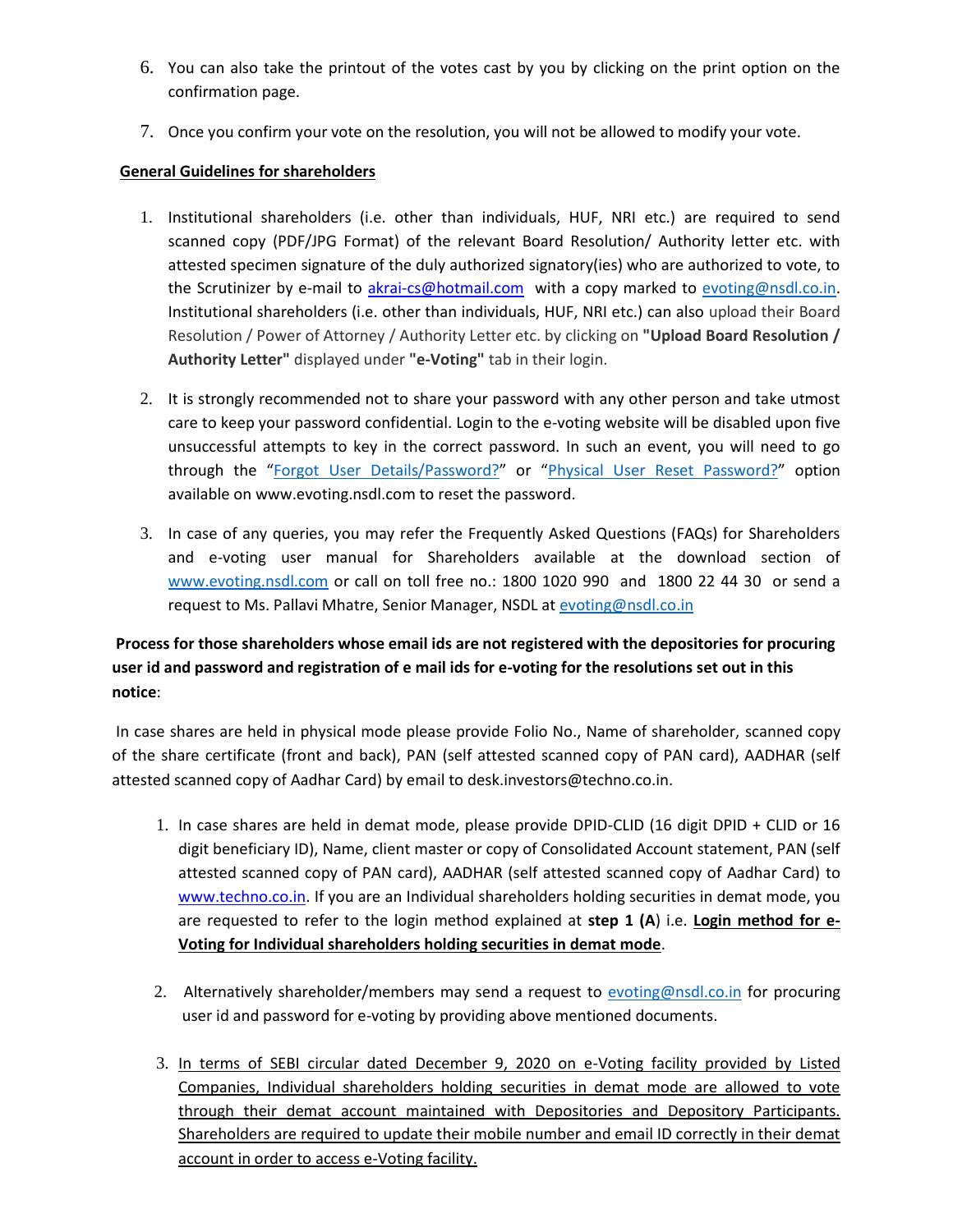# **ANNEXURE TO THE NOTICE**

# **A STATEMENT SETTING OUT MATERIAL FACTS PURSUANT TO THE PROVISIONS OF SECTION 102 OF THE COMPANIES ACT, 2013**

#### **Item No. 1**

At present, the Company owns 129.9 MW of wind assets out of which 111.9 MW is situated in the State of Tamilnadu and 18 MW is situated in the State of Karnataka. The wind power division in the State of Tamilnadu is passing through a very difficult phase in past 2/3 years due to policy paralysis and non-payment of dues by the power purchaser in spite of power purchase agreement (PPAs) entered with them. Further, the wind turbines sometimes are unable to run to its full potential because of low rate of evacuation of power from the generating stations. Being seasonal in nature, the wind power generation depends of the climatic conditions which affect the power production substantially. Therefore, it was considered feasible to sale / dispose off the wind assets to save the Company's business from further erosion and to concentrate on its core EPC Business and explore other opportunities for diversification. Some potential Buyers have shown interest to buy the afore said wind assets and may go ahead with the sale or disposal of the assets in near future.

In terms of Section 180(1)(a) of the Companies Act, 2013 the Board of Directors of the Company cannot, except with the permission of the Shareholders by a special resolution, have the right to sell, lease or otherwise dispose off the whole or substantially the whole of the undertaking of the Company in which the investment of the Company exceeds 20% of its net worth as per the audited balance sheet of the preceding financial year. The investment value in the assets under sale / disposal may exceed the prescribed limit and therefore, as a precautionary measure, this resolution is proposed for the approval of shareholders through Postal Ballot pursuant to the provisions relating to postal ballot under the Companies Act, 2013.

Pursuant to the provisions of Section 110 of the Companies Act, 2013 read with the Companies (Management and Administration) Rules, 2014, consent of the Members is sought through postal ballot by way of special resolution.

None of the Directors of the Company is, in any way, concerned or interested in the said resolutions except as shareholder. No Director and Key Managerial Person and their relatives is deemed to be concerned or interested in this resolution except as shareholder.

# **Item No. 2**

The present term of Mr. Ankit Saraiya as Whole time Director has expired and accordingly, on recommendation of nomination and remuneration Committee, the Board has re-appointed Mr. Ankit Saraiya as Whole time Director of the Company commencing from April 02, 2022 for a period of five years at a remuneration which is within the prescribed limits of Schedule V of the Companies Act, 2013. The brief terms of re-appointment as approved by the Board at its meeting held on 30<sup>th</sup> May, 2022 are embodied in the Agreement to be entered into by the Company with Mr. Saraiya, the material terms of which are as under : -

- i. Basic Salary : Rs. 1,18,200/- per month.
- ii. The Whole-Time Director shall be entitled to the following facilities: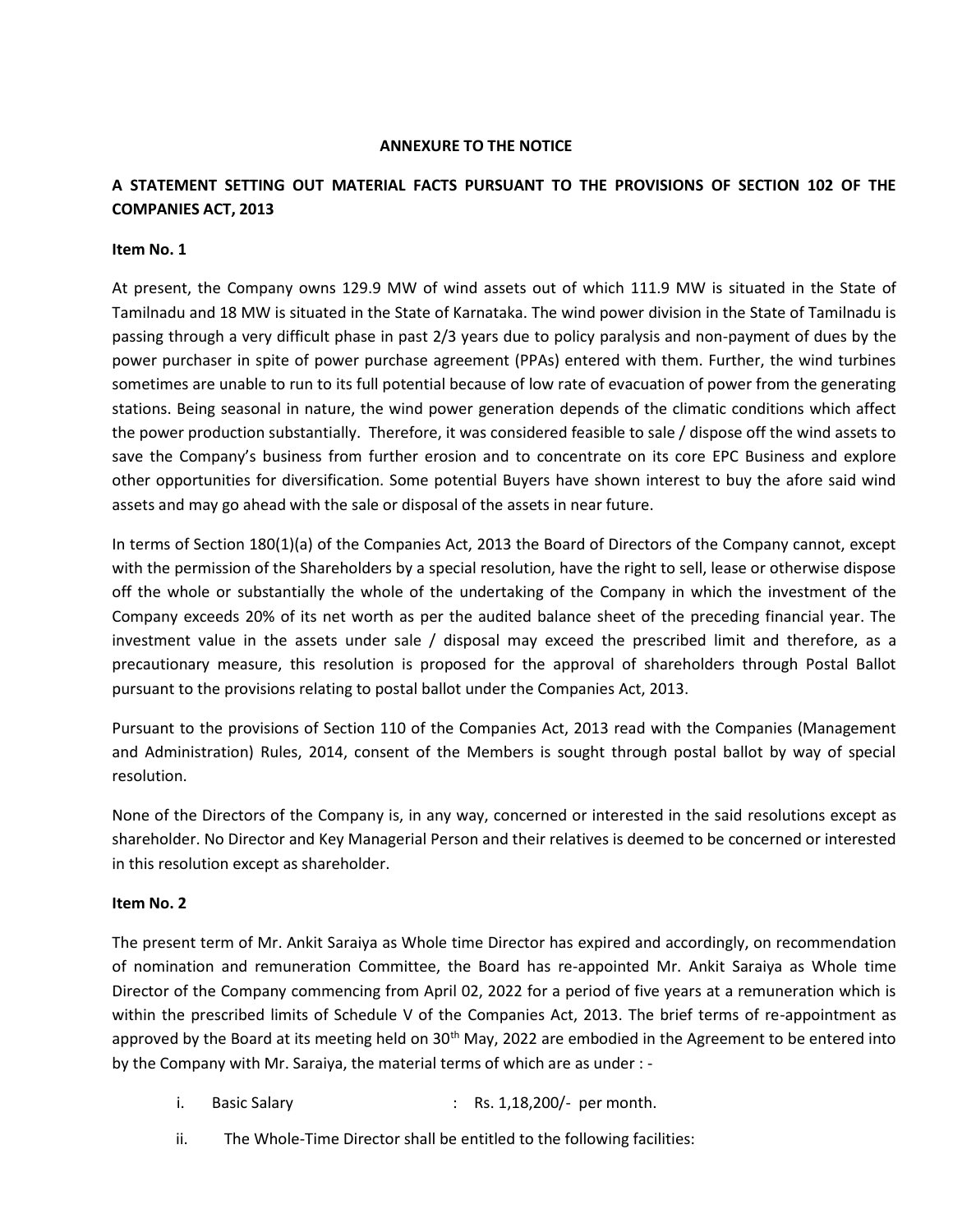| a) | House Rent Allowance | : 50% of the Basic Salary per month                                                                           |
|----|----------------------|---------------------------------------------------------------------------------------------------------------|
| b) | Uniform Allowance    | : Rs. $3,000$ per month                                                                                       |
| e) | Ex-Gratia            | : As per the Rules & Regulations of the<br>Company                                                            |
| f) | Gratuity             | : As per the Rules & Regulations of the<br>Company read with The Payment of Gratuity<br>Act, 1972, as amended |
| g) | Annual Leave         | : As per the Rules & Regulations of the<br>Company                                                            |

h) The company shall reimburse actual traveling and other work-related expenses incurred by the Whole-Time director in connection with the company's business.

# **Brief Profile of Mr. Ankit Saraiya:**

Mr. Ankit Saraiya, Director, aged about 36 years is a Bachelor of Science (Corporate Finance & Accounting) with Minor in Computer Information Systems from Bentley University in Waltham, Massachusetts, U.S.A with sound financial and commercial knowledge and experience of more than 10 years in the related field.

#### **Other Directorships of Mr. Ankit Saraiya:**

Ankit Credits Pvt. Ltd., Enertech Engineers India Pvt. Ltd., Techno Leasing & Finance Company Pvt. Ltd., Saffron Enclave Pvt. Ltd., Techno International Ltd., Techno Infra Developers Pvt. Ltd., Jhajjar Power Transmission P. Ltd., Techno Wind Power Pvt. Ltd., Techno Digital Infra Pvt. Ltd., Techno Green Energy Pvt. Ltd.

The re-appointment and remuneration of Mr. Saraiya as the Whole-time Director require the approval of the Members of the Company in General Meeting in terms of Section 197 read with Schedule V of the Companies Act, 2013. The re-appointment of Mr. Saraiya on the terms proposed, satisfies the conditions laid down in Schedule V of the Companies Act, 2013. In the interest of the Company, the Board recommends the resolution as set out in notice for approval of the Members.

None of the Directors or Key Managerial Personnel of the Company except Mr. Padam Prakash Gupta (Relative) & Ms. Avantika Gupta (Relative) is deemed to be concerned or interested in this resolution.